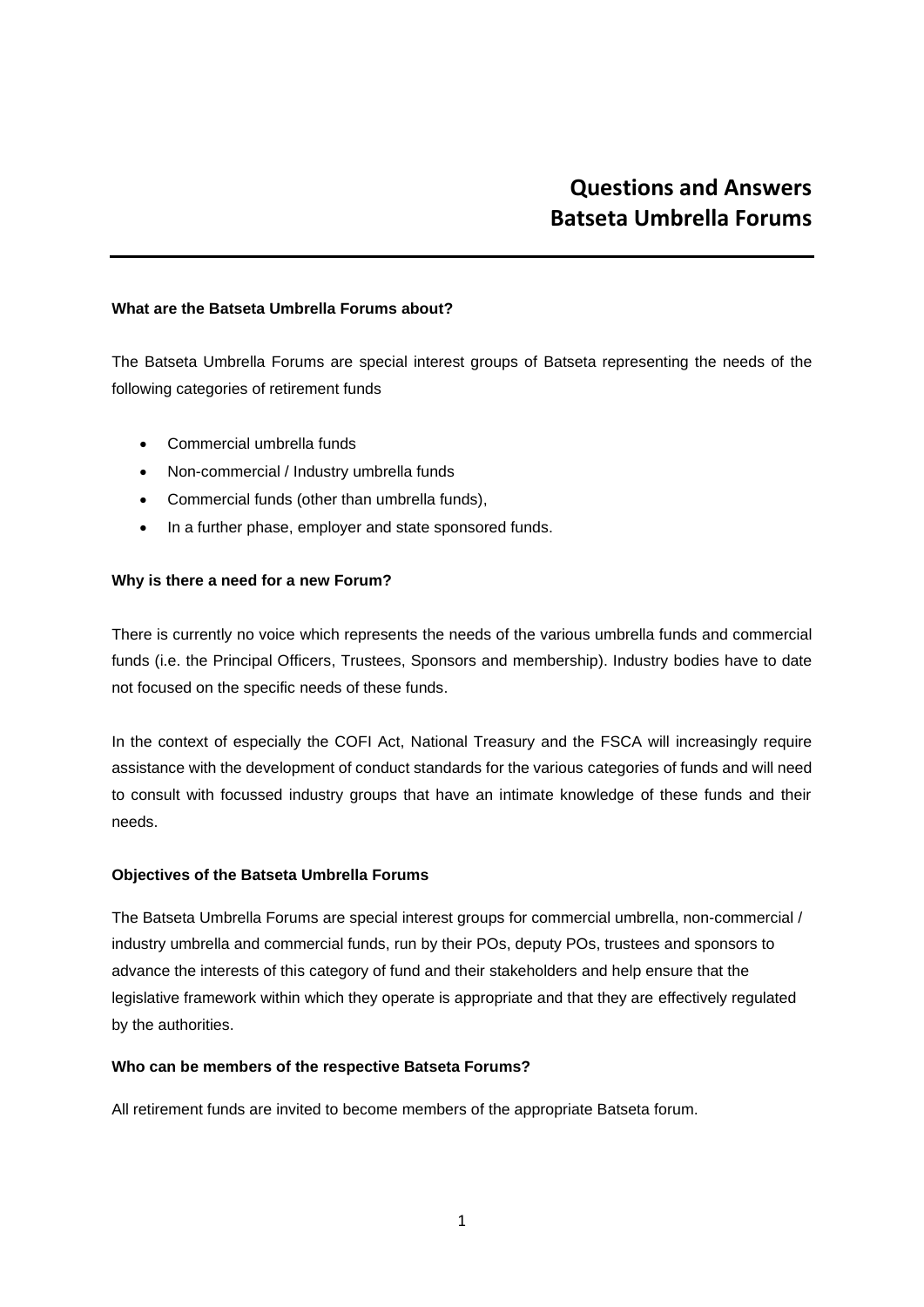A **commercial umbrella fund** is (loosely defined as) a type A umbrella retirement fund that actively markets its retirement solutions to unrelated participating employers via in-house or independent benefit consultants.

**An industry retirement fund** is a typically a type B umbrella retirement fund established in terms of a bargaining council agreement, or for the members of a labour union, an affinity group or similar arrangement and where the bargaining council, union, affinity group or similar organisation may act as the sponsor (to be completed).

Other definitions – (to be completed)

# **What are the registration procedures for participation and membership?**

Funds who wish to become members of a Forum will be required to apply and register for membership of Batseta. As such the PO, deputy PO, trustees and 3 individuals who represent the fund sponsor can become members. Once they have completed their individual registration applications they can enjoy all benefits at the special member fee.

Individuals can apply for membership or can simply register and pay the attendance fees for functions

# **How will the activities of the umbrella forum be funded?**

The activities of the umbrella forum will be funded primarily by fund membership fees, individual membership fees and by attendance fees payable at seminars and workshops.

## **Fund membership**

Batseta encourages all (commercial umbrella) funds to become corporate members. As such their PO, deputy PO, trustees and 3 individuals who represent the fund sponsor become members, once they have completed their individual registration applications and enjoy all benefits at the special member fee.

Fund membership fees are based on the sliding scale (which is dependent on the number of members) with a minimum of R10 000 and a max of R40 000 pa pf. Insert the sliding scale

This fee includes –

- Attendance by the PO, deputy PO, the trustees and 3 individuals who represent the fund sponsor of all Batseta seminars (not only the Umbrella Forum sessions) at the special member fee
- Enrolment and registration for the PO and trustees for the Batseta qualifications at the special member fee. (you will have to explain what it includes and what does not … )

## **Individual membership**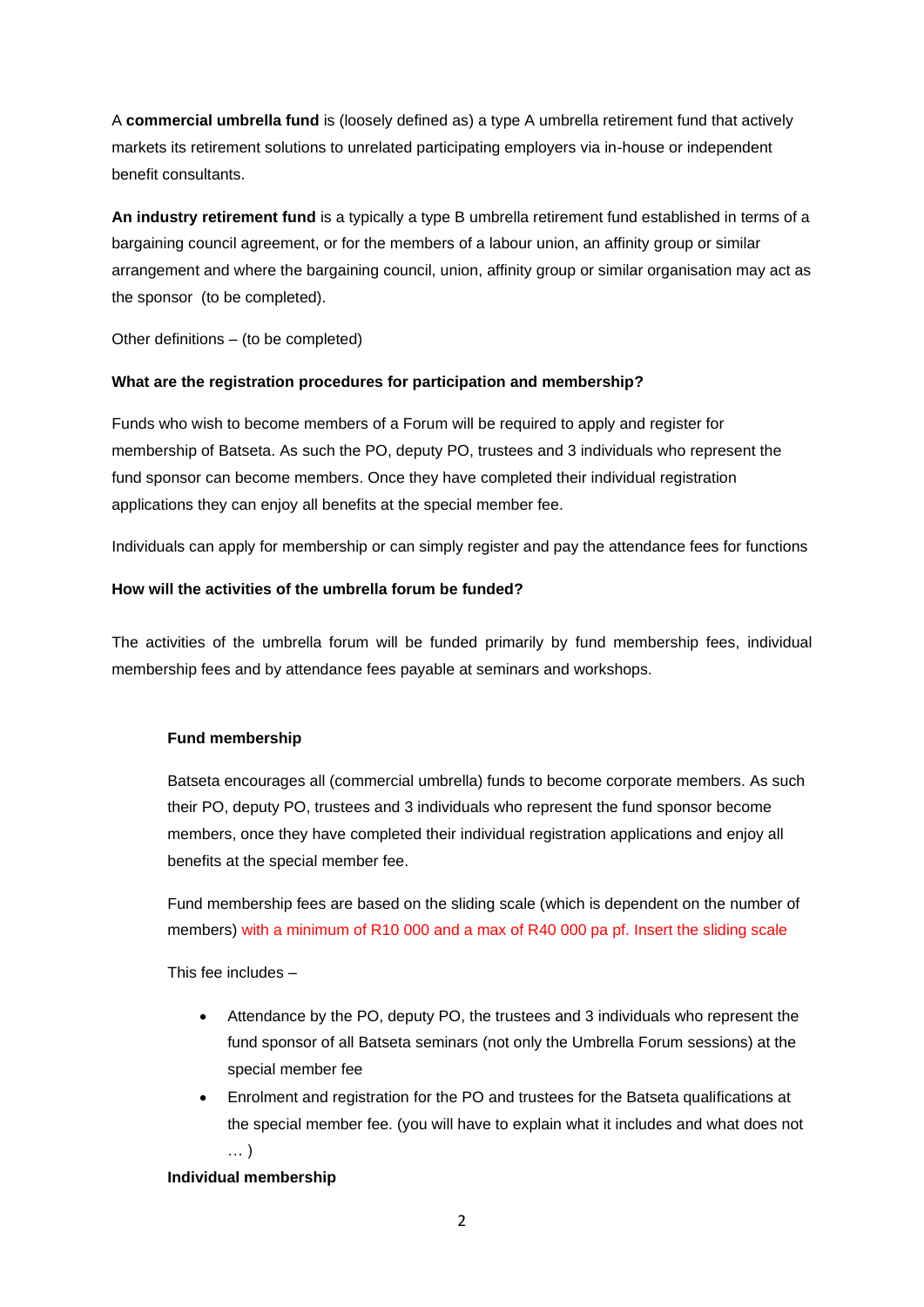Any individual can apply for Batseta membership

POs, deputy POs and Trustees who obtained the PO or Trustee qualification and who's funds are not members are encouraged to register as members of Batseta in their personal capacity, attend appropriate sessions in order to maintain their CPD points and other ongoing membership requirements.

### **Function fees payable at the door**

Individuals who are not members are welcome to attend seminars and conferences at the standard advertised fee.

This is just a draft and needs more work …

**Note :** I Think it is important that we prepare a basic budget for Umbrella forum sessions so that the committees can have some control over when they do their planning. This budget will take into account the annual fund and individual membership fees and the entrance fees – only roughly

- This should include the venue and the food
- Flight costs etc. for 4 to 5 persons a Batseta person, myself, one or two speakers
- Special requirements

## **How will the various forums be formed?**

Batseta will first engage with the top funds in each category and develop consensus on the objectives and the most appropriate management structures and procedures. All funds in that category will then be invited to attend, consider, discuss and agree on the way forward for that forum

#### **How will the forums achieve their strategic vision?**

The discussion Forums in Gauteng and the Cape will engage on a regular basis to discuss operational concerns and will identify and prioritise issues.

The views of the discussion forums will be considered by the Batseta Board and once consensus has been reached they will added to the agenda (consultation forum) for discussion with the authorities.

#### **Relationship with other industry organisations?**